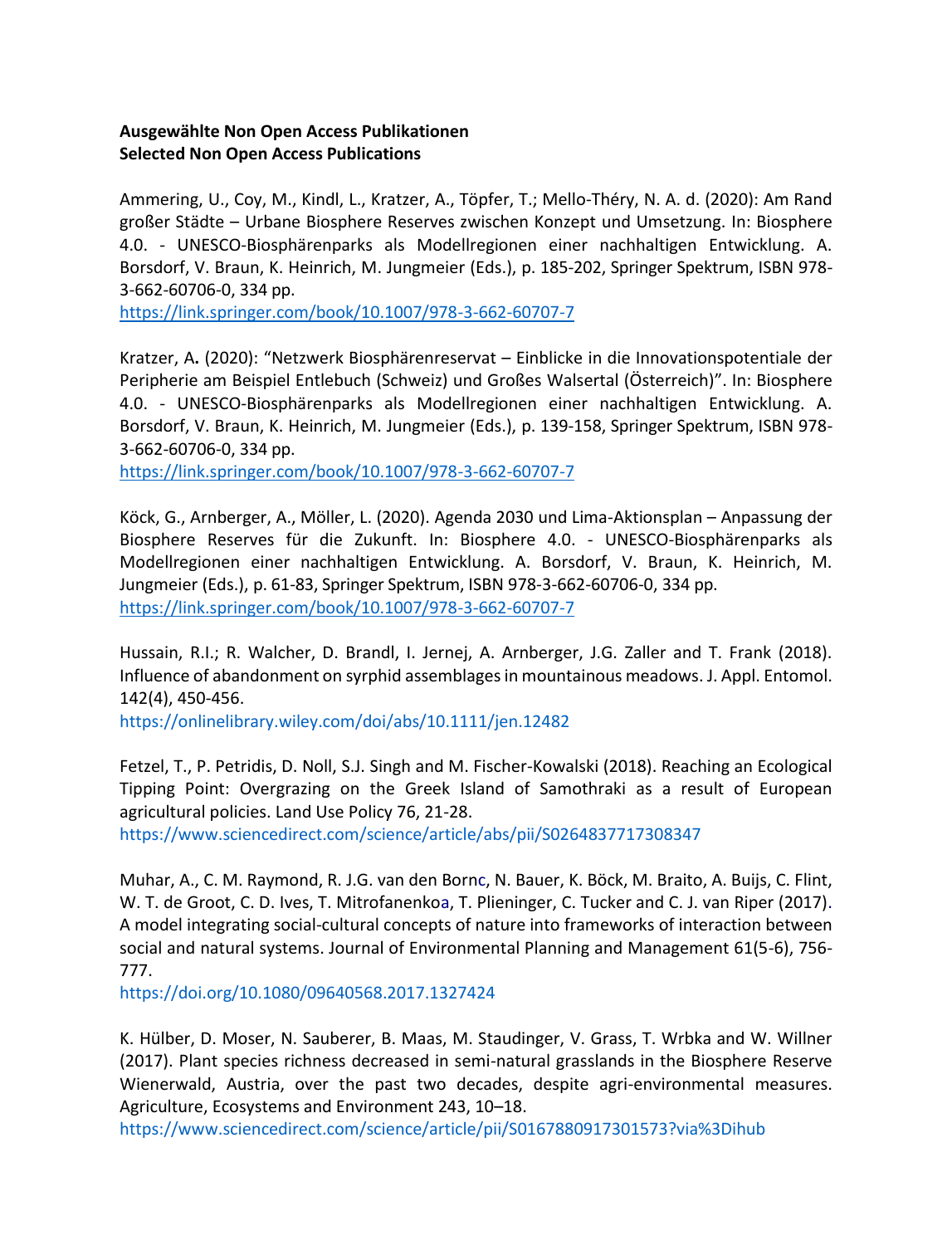Höglhammer, A., A. Muhar and T. Schauppenlehner (2015). Outdoor recreation of Turkish immigrants in the Wienerwald Biosphere Park, Austria: A stakeholder process to identify research questions. In: Bruns, D., Kühne, O., Schönwald, A., Theile, S. (Hrsg.): Landscape Culture ‐Culturing Landscapes: The Differentiated Construction of Landscapes. S. 129‐140; Springer VS, Wiesbaden; ISBN 978‐3‐658‐04283‐7.

https://www.researchgate.net/profile/Olaf\_Kuehne/publication/277311478\_Landscape\_Cult ure\_-

\_Culturing\_Landscapes\_The\_Differentiated\_Construction\_of\_Landscapes/links/573db44a08a e9f741b2ff2da/Landscape-Culture-Culturing-Landscapes-The-Differentiated-Construction-of-Landscapes.pdf

Höglhammer, A., P. Stokowski, A. Muhar, T. Schauppenlehner, E. Yalcintepe and J. Renner (2015). Experiences and Meanings of Leisure for Members of the Turkish and Chinese Communities in Vienna, Austria. World Leisure Journal 57 (3), 196-208. http://www.tandfonline.com/doi/pdf/10.1080/16078055.2015.1066602

Vuilleumier, C., A. Borghi, P. Renard, D. Ottowitz, A. Schiller, R. Supper and F. Cornaton (2013). A method for the stochastic modeling of karstic systems accounting for geophysical data: an example of application in the region of Tulum, Yucatan Peninsula (Mexico). Hydrogeology Journal 21, 529–544.